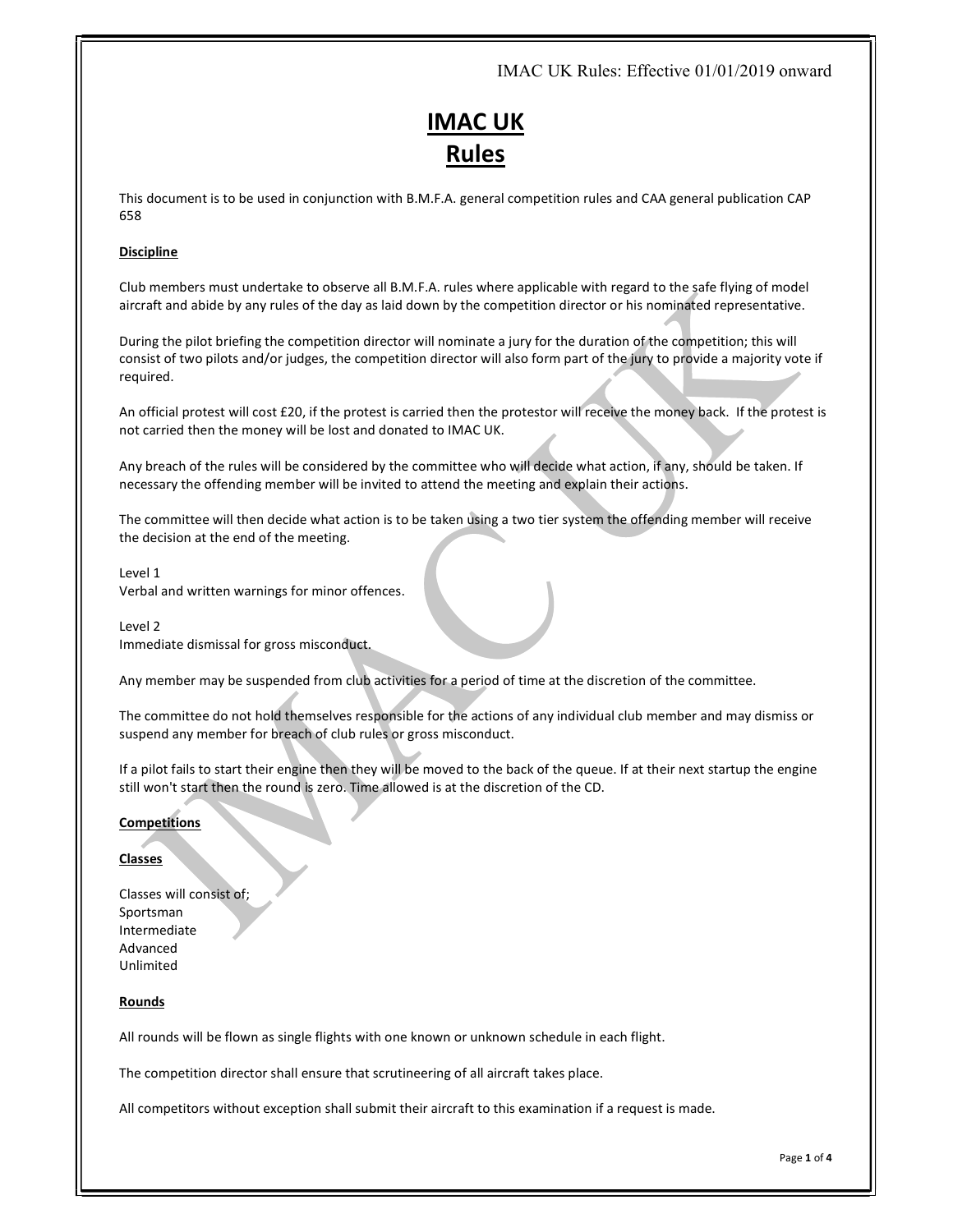# IMAC UK Rules: Effective 01/01/2019 onward

Competitions organised by the club shall be run under the control of a competition director nominated by the club, and in full compliance with club rules and any relevant B.M.F.A. or national regulations.

# Competition Entry

Entry to competitions will be via the IMACUK website, online entry only, the only exception is the BMFA National competition.

Competition entry closes 7 (seven) days before event.

Money paid will only be transferred to future competitions at the discretion of the competition director.

Host club members taking part in an IMAC competition will be eligible for free entry, new competitors wishing to try IMAC for the first time will be allowed free entry to the competition of their choice, further competitions will require that member to join IMAC UK. Host club members and first time competitors must contact either the Competition Secretary or Competition Director (CD) at least seven days before the event.

By entering any competition, the member is declaring that his equipment is in good safe working order and that the aircraft is in an airworthy condition, compliant with IMAC UK Rules, CAA legislation and BMFA. guidelines.

# Flying Discipline

All members must fly in a safe and courteous manner.

All aircraft will be flown in accordance with the directions of the competition director.

All pilots must stand in the position decided by the competition director.

All pilots must leave their radio transmitters switched on and in the hands of another responsible pilot whilst they retrieve their aircraft from where it has landed.

Radio transmitters must be switched off after the radio receiver has been switched off.

All members must comply with whatever frequency control system is in use on the day.

No pilot shall cause an aircraft to taxi towards or take off towards the judges or pits area.

All aircraft engines shall be effectively silenced. At the competition director's discretion excessively noisy aircraft will be refused permission to fly.

Members must ensure that all their litter is removed from the site, and that any site that we use is left in the same clean state that we find it in.

All Flying/Competing members of IMAC UK must be members of the BMFA or their National body and hold a BMFA "B" certificate of competency or their national body's equivalent.

A failsafe must be fitted and operational. The failsafe must, as a minimum, return throttle to idle.

# Type of Aircraft

Model aircraft shall be a replica of a man carrying aircraft, designed for aerobatic flight. Suitable military aircraft may also be acceptable. It is the responsibility of the competitor to provide when required documentary proof as to the scale fidelity of the aircraft. (a dimensioned three view drawing)

# **Scale**

The scale size of the model aircraft shall be determined by dividing the wing span of the model into that of the full size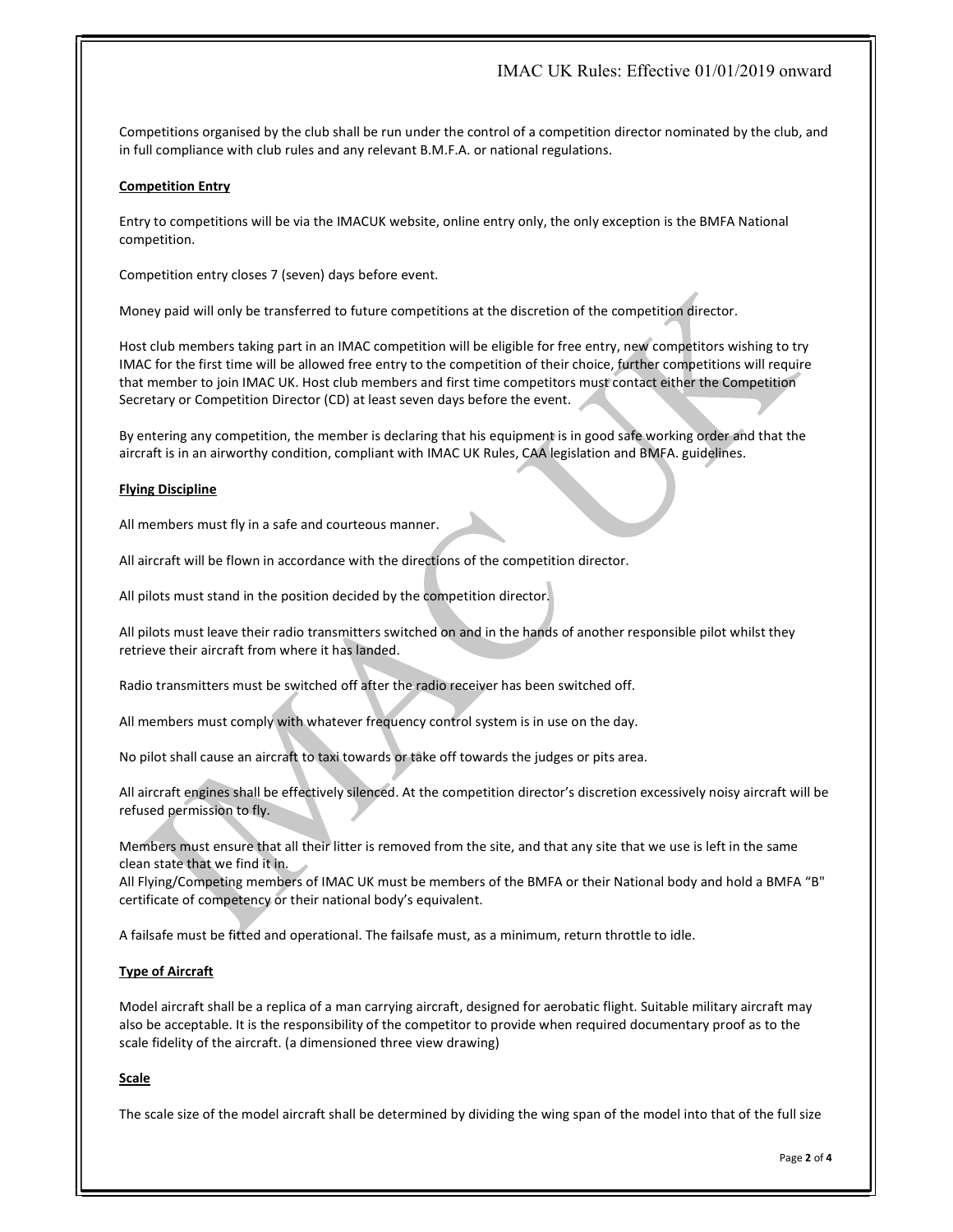# IMAC UK Rules: Effective 01/01/2019 onward

prototype. e.g. model wingspan 50 inch full size 200 inch = 25% or % scale.

Scale fidelity should be to the IMAC USA Rule in Section 6 of the "IMAC USA big Book". The model's aerofoil section need not be the same as the full size.

The control surface hinge location and type can be different on the model in comparison to the full size.

Additional controls and flight control surfaces cannot be used on the model unless the full size had such controls or control surfaces.

A pilot and panel is not required, no downgrading of scores for not having a pilot and panel.

A scale colour scheme is much preferred and encouraged but is not mandatory.

Scale aerobatic models in all classes may have wing span greater than 3 meters.

#### **Engine**

Glow, petrol engines and electric motors are all eligible.

All types of jet are prohibited.

All internal combustion engines must be fitted with an effective silencer, the noise generated by the whole aircraft (engine, airframe and propeller) shall not exceed 84 db, or less where local rules demand, measured in the manner proscribed in the B.M.F.A. handbook.

## Weight

The maximum ready to fly weight including fuel shall be 25kg, subject to the following conditions being met:

- 1. When a pilot enters a competition they are making a declaration that their aircraft is either
	- a. under 20kg (dry) and therefore subject to BMFA rules, or
	- b. their aircraft has been certified by the Large Model Association (LMA) and has a valid certificate showing this. The pilot must present this certificate to the Contest Director on the dates they will be using the aircraft at an IMAC event or they will not be allowed to fly that aircraft.
- 2. In the case of local club rules stating a limit of 20kg, local site rules will take priority and aircraft over this weight may not be used.
- 3. The objective of this rule is to enable the use of 4-cylinder engines in competition without the need for excessive lightening of airframes. It is expressly not intended to enable aircraft with a wingspan greater than 3.3m to be used.

#### Schedules

The schedules used are the IMAC USA known sequences - changing every year. Some (but not all) IMAC competitions also contain a free and/or unknown schedule and details of this must be obtained from the Contest Director. The classes are Sportsman, Intermediate, Advanced, and Unlimited.

## Promotion

Any competitor gaining 60% of the maximum flight score obtainable in the schedule they are currently flying, in two separate competitions during a twelve-month period may opt for promotion to the next higher class, those with average 'known' percentage greater than 60% receive mandatory promotion.